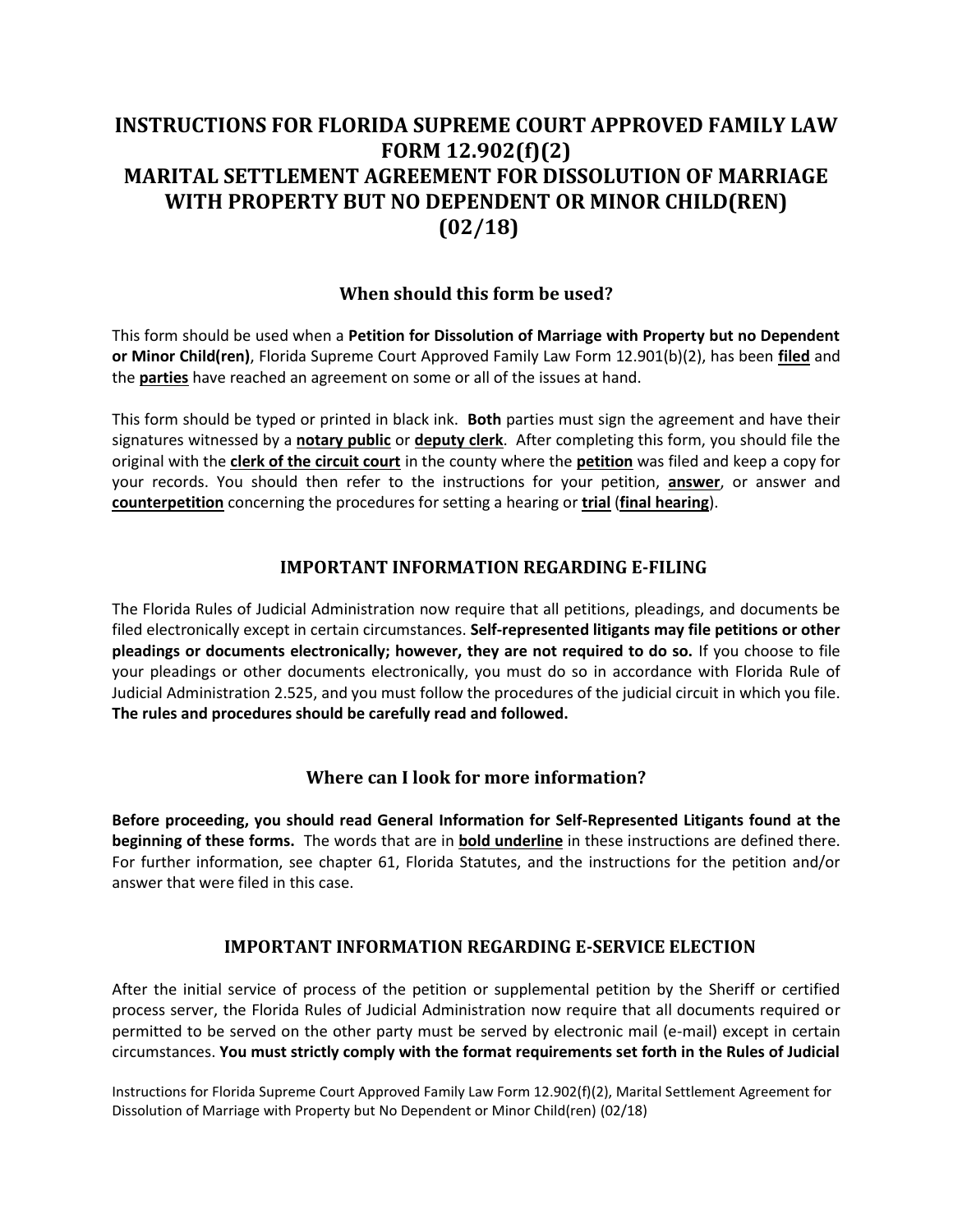**Administration.** If you elect to participate in electronic service, which means serving or receiving pleadings by electronic mail (e-mail), or through the Florida Courts E-Filing Portal, you **must** review Florida Rule of Judicial Administration 2.516. You may find this rule at [www.flcourts.org](http://www.flcourts.org/) through the link to the Rules of Judicial Administration provided under either Family Law Forms: Getting Started, or Rules of Court in the A-Z Topical Index.

**SELF-REPRESENTED LITIGANTS MAY SERVE DOCUMENTS BY E-MAIL; HOWEVER, THEY ARE NOT REQUIRED TO DO SO.** If a self-represented litigant elects to serve and receive documents by e-mail, the procedures must always be followed once the initial election is made.

To serve and receive documents by e-mail, you must designate your e-mail addresses by using the **Designation of Current Mailing and E-mail Address**, Florida Supreme Court Approved Family Law Form 12.915, and you must provide your e-mail address on each form on which your signature appears. Please **CAREFULLY** read the rules and instructions for: **Certificate of Service (General),** Florida Supreme Court Approved Family Law Form 12.914; **Designation of Current Mailing and E-mail Address**, Florida Supreme Court Approved Family Law Form 12.915; and Florida Rule of Judicial Administration 2.516.

## **Special notes...**

#### **This form does not act to transfer title to the property. Such transfer must be done by deed or supplemental final judgment.**

Remember, a person who is NOT an attorney is called a nonlawyer. If a nonlawyer helps you fill out these forms, that person must give you a copy of a **Disclosure from Nonlawyer**, Florida Family Law Rules of Procedure Form 12.900(a), before he or she helps you. A nonlawyer helping you fill out these forms also **must** put his or her name, address, and telephone number on the bottom of the last page of every form he or she helps you complete.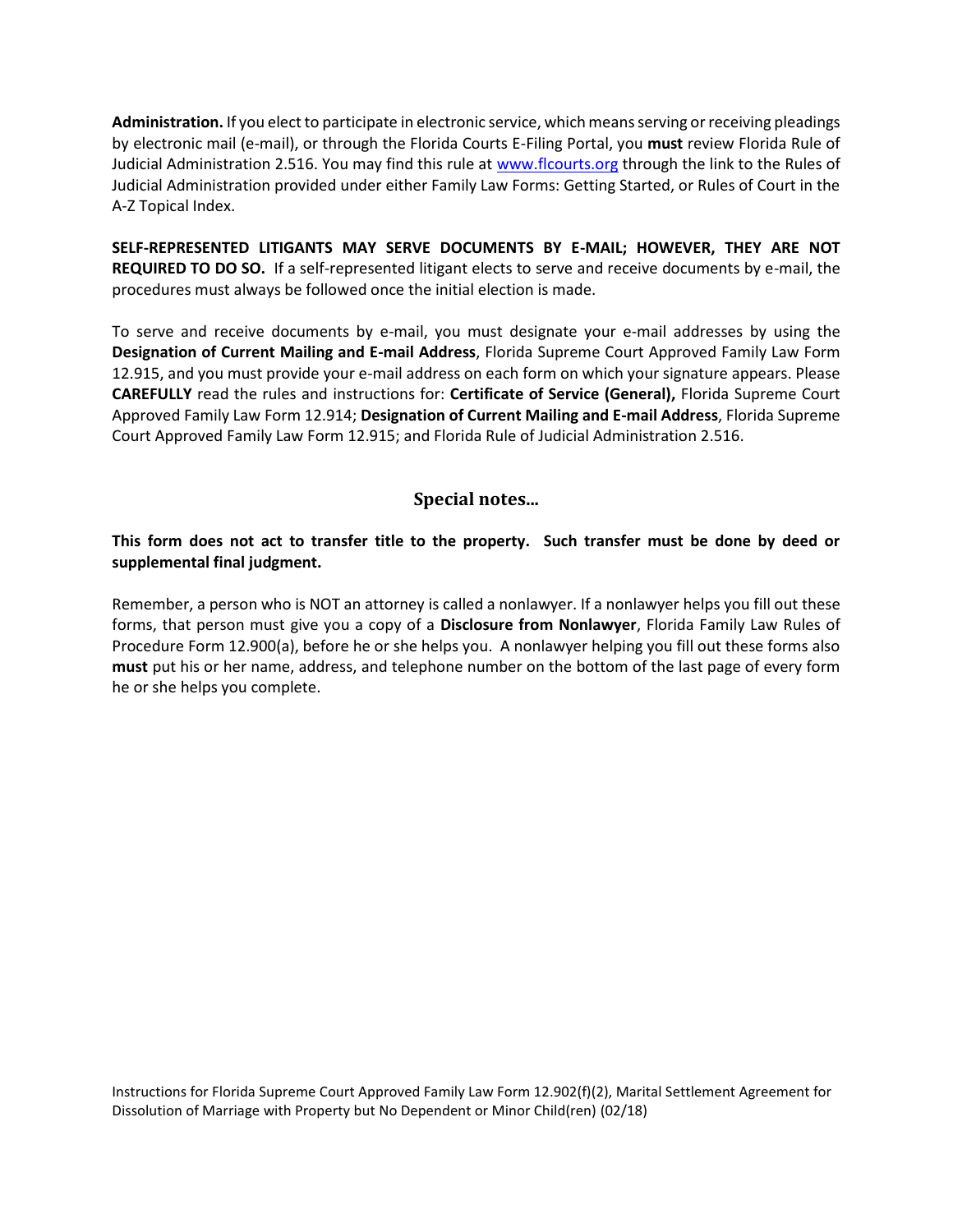IN THE CIRCUIT COURT OF THE \_\_\_\_\_\_\_\_\_\_\_\_\_\_\_\_\_\_\_\_\_\_\_\_\_\_\_\_\_\_\_\_\_\_JUDICIAL CIRCUIT, IN AND FOR COUNTY, FLORIDA

Case No.: Division:

In re: The Marriage of:

Petitioner,

and

\_\_\_\_\_\_\_\_\_\_\_\_\_\_,

\_\_\_\_\_\_\_\_\_\_\_\_\_\_\_\_\_,

Respondent.

# **MARITAL SETTLEMENT AGREEMENT FOR DISSOLUTION OF MARRIAGE WITH PROPERTY BUT NO DEPENDENT OR MINOR CHILD(REN)**

| We, {Petitioner's full legal name} | and {Respondent's full                  |
|------------------------------------|-----------------------------------------|
| legal name}                        | being sworn, certify that the following |
| statements are true:               |                                         |

- 1. We were married to each other on *{date}* .
- 2. Because of irreconcilable differences in our marriage (no chance of staying together), we have made this agreement to settle once and for all what we owe to each other and what we can expect to receive from each other. Each of us states that nothing has been held back, that we have honestly included everything we could think of in listing our assets (everything we own and that is owed to us) and our debts (everything we owe), and that we believe the other has been open and honest in writing this agreement.
- 3. We have both filed a Family Law Financial Affidavit, Florida Family Law Rules of Procedure Form 12.902(b) or (c). Because we have voluntarily made full and fair disclosure to each other of all our assets and debts, we waive any further disclosure under rule 12.285, Florida Family Law Rules of Procedure.
- 4. Each of us agrees to execute and exchange any papers that might be needed to complete this agreement, including deeds, title certificates, etc.

#### **SECTION I. MARITAL ASSETS AND LIABILITIES**

- **A. Division of Assets.** We divide our assets (everything we own and that is owed to us) as follows: Any personal item(s) not listed below is the property of the party currently in possession of the item(s).
	- 1. Petitioner shall receive as his/her own and Respondent shall have no further rights or responsibilities regarding these assets: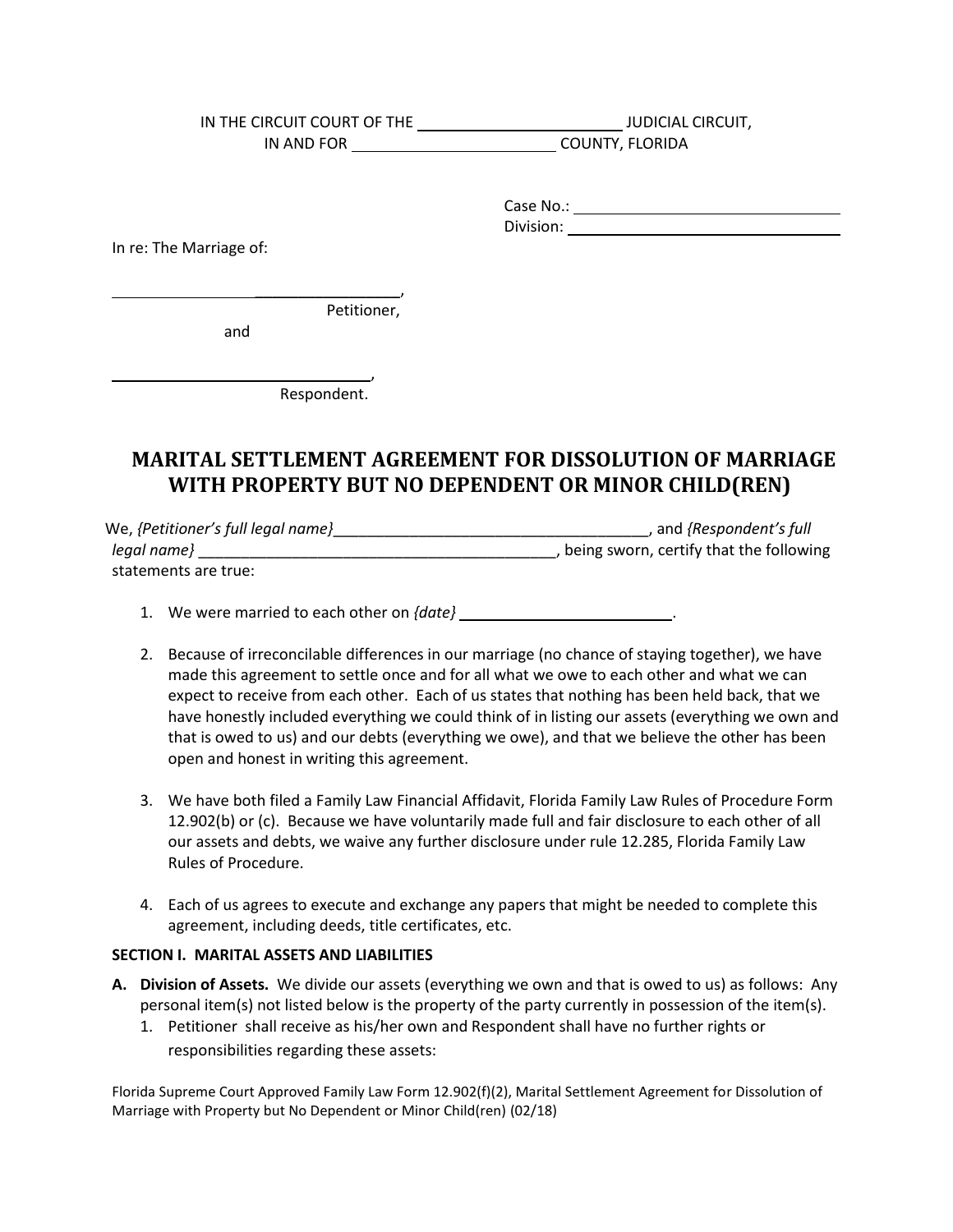| ASSETS: DESCRIPTION OF ITEM(S) PETITIONER SHALL RECEIVE<br>Please describe each item as clearly as possible. You do not need to list account<br>numbers. Where applicable, include whether the name on any title/deed/account<br>described below is in one spouse's name or both spouses' names. | <b>Current Fair</b><br><b>Market Value</b> |
|--------------------------------------------------------------------------------------------------------------------------------------------------------------------------------------------------------------------------------------------------------------------------------------------------|--------------------------------------------|
| Cash (on hand)                                                                                                                                                                                                                                                                                   | \$                                         |
| Cash (in banks/credit unions)                                                                                                                                                                                                                                                                    |                                            |
|                                                                                                                                                                                                                                                                                                  |                                            |
| Stocks/Bonds                                                                                                                                                                                                                                                                                     |                                            |
| Notes (money owed to you in writing)                                                                                                                                                                                                                                                             |                                            |
|                                                                                                                                                                                                                                                                                                  |                                            |
|                                                                                                                                                                                                                                                                                                  |                                            |
| Money owed to you (not evidenced by a note)                                                                                                                                                                                                                                                      |                                            |
|                                                                                                                                                                                                                                                                                                  |                                            |
| Real estate: (Home)                                                                                                                                                                                                                                                                              |                                            |
| (Other)                                                                                                                                                                                                                                                                                          |                                            |
|                                                                                                                                                                                                                                                                                                  |                                            |
| <b>Business interests</b>                                                                                                                                                                                                                                                                        |                                            |
|                                                                                                                                                                                                                                                                                                  |                                            |
| Automobiles                                                                                                                                                                                                                                                                                      |                                            |
|                                                                                                                                                                                                                                                                                                  |                                            |
|                                                                                                                                                                                                                                                                                                  |                                            |
| <b>Boats</b>                                                                                                                                                                                                                                                                                     |                                            |
| Other vehicles                                                                                                                                                                                                                                                                                   |                                            |
| Retirement plans (Profit Sharing, Pension, IRA, 401(k)s, etc.)                                                                                                                                                                                                                                   |                                            |
|                                                                                                                                                                                                                                                                                                  |                                            |
|                                                                                                                                                                                                                                                                                                  |                                            |
| Furniture & furnishings in home                                                                                                                                                                                                                                                                  |                                            |
|                                                                                                                                                                                                                                                                                                  |                                            |
| Furniture & furnishings elsewhere                                                                                                                                                                                                                                                                |                                            |
|                                                                                                                                                                                                                                                                                                  |                                            |
| Collectibles                                                                                                                                                                                                                                                                                     |                                            |
|                                                                                                                                                                                                                                                                                                  |                                            |
| Jewelry                                                                                                                                                                                                                                                                                          |                                            |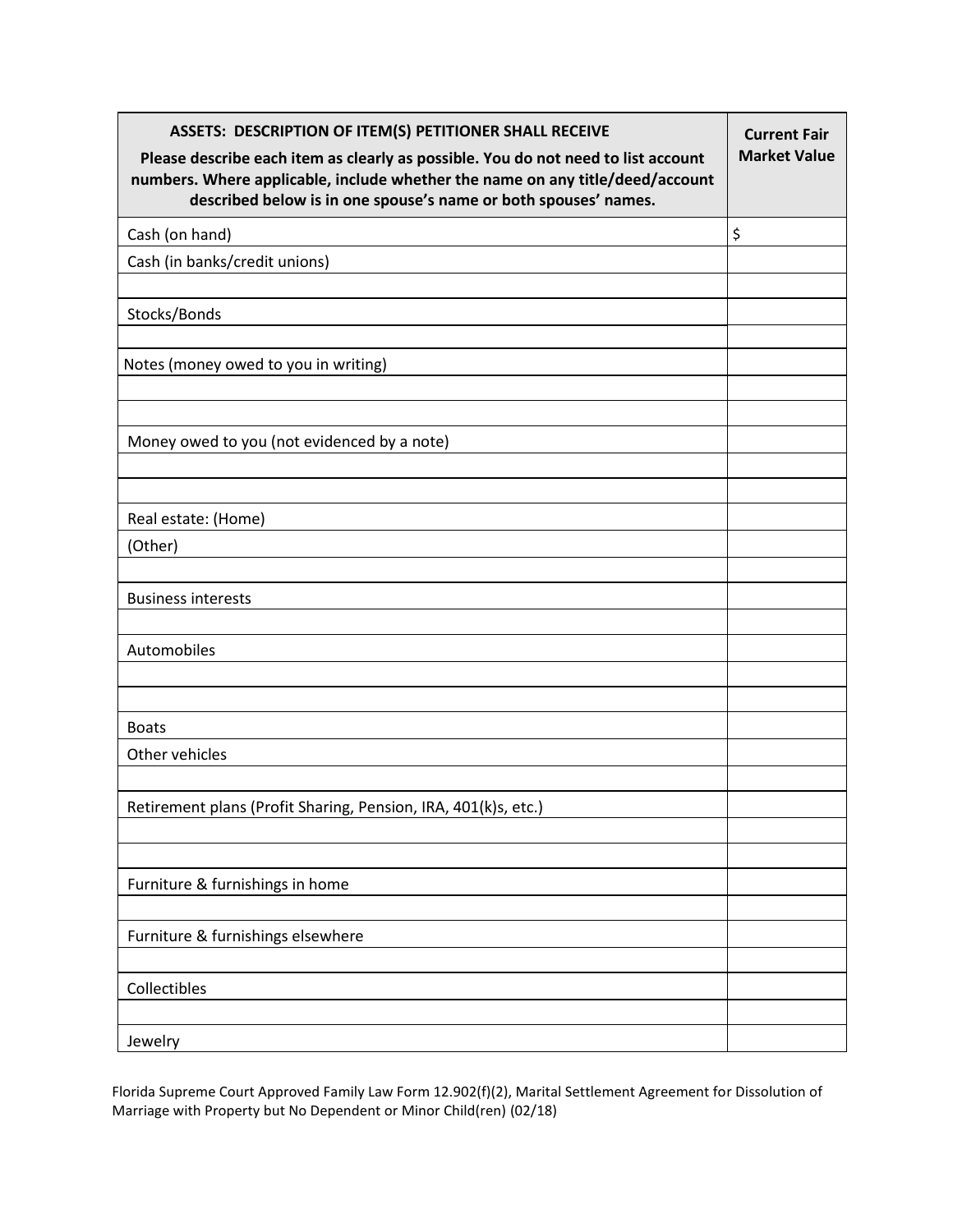| Life insurance (cash surrender value)                     |   |
|-----------------------------------------------------------|---|
|                                                           |   |
| Sporting and entertainment (T.V., stereo, etc.) equipment |   |
|                                                           |   |
|                                                           |   |
|                                                           |   |
| Other assets                                              |   |
|                                                           |   |
|                                                           |   |
|                                                           |   |
|                                                           |   |
|                                                           |   |
|                                                           |   |
| <b>Total Assets to Petitioner</b>                         | ¢ |

2. Respondent shall receive as his/her own and Petitioner shall have no further rights or responsibilities regarding these assets.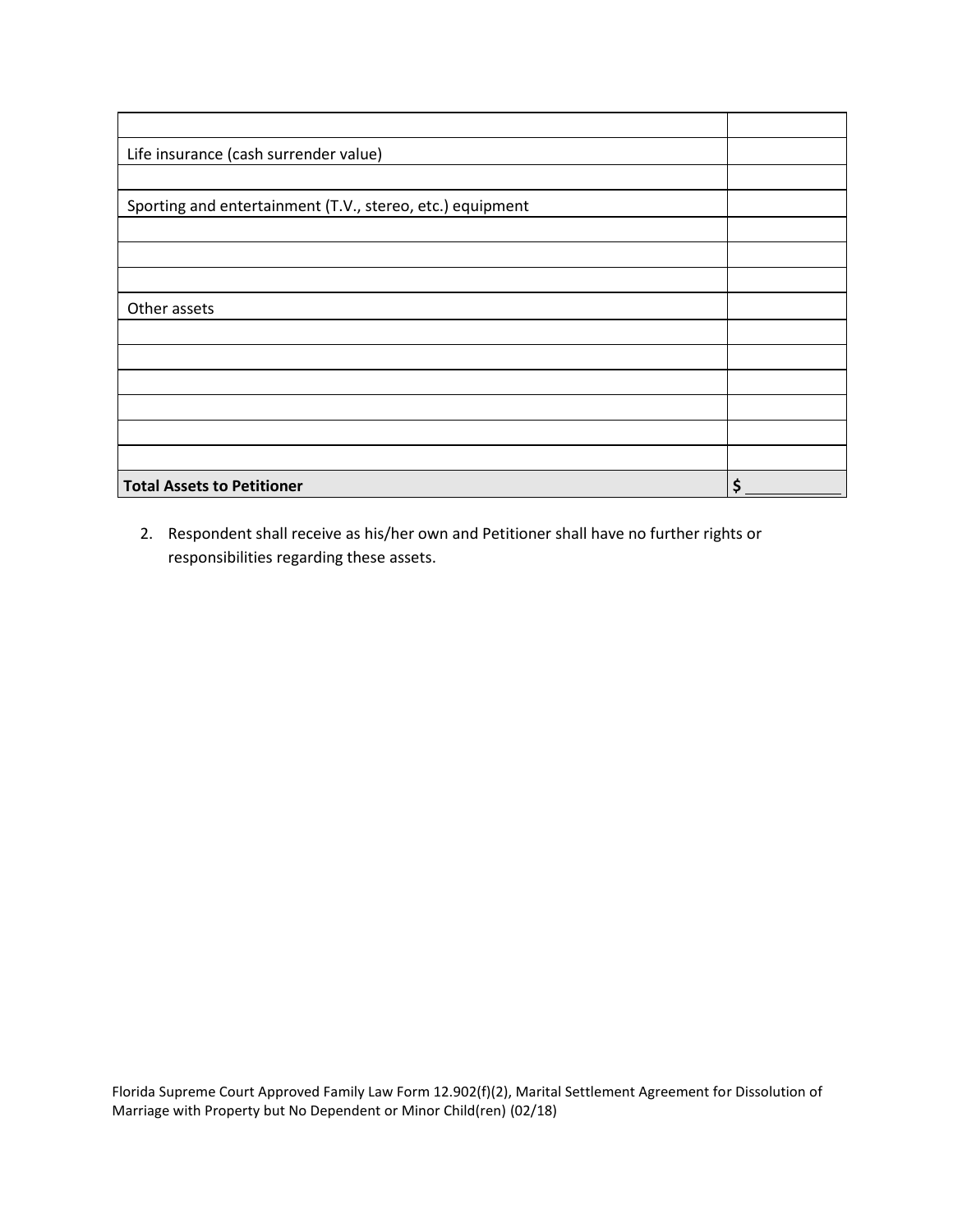| ASSETS: DESCRIPTION OF ITEM(S) RESPONDENT SHALL RECEIVE<br>Please describe each item as clearly as possible. You do not need to list account numbers. Where<br>applicable, include whether the name on any title/deed/account described below is in one<br>spouse's name or both spouses' names. | <b>Current Fair</b><br><b>Market Value</b> |
|--------------------------------------------------------------------------------------------------------------------------------------------------------------------------------------------------------------------------------------------------------------------------------------------------|--------------------------------------------|
| Cash (on hand)                                                                                                                                                                                                                                                                                   | \$                                         |
| Cash (in banks/credit unions)                                                                                                                                                                                                                                                                    |                                            |
|                                                                                                                                                                                                                                                                                                  |                                            |
| Stocks/Bonds                                                                                                                                                                                                                                                                                     |                                            |
| Notes (money owed to you in writing)                                                                                                                                                                                                                                                             |                                            |
|                                                                                                                                                                                                                                                                                                  |                                            |
|                                                                                                                                                                                                                                                                                                  |                                            |
| Money owed to you (not evidenced by a note)                                                                                                                                                                                                                                                      |                                            |
|                                                                                                                                                                                                                                                                                                  |                                            |
|                                                                                                                                                                                                                                                                                                  |                                            |
| Real estate: (Home)                                                                                                                                                                                                                                                                              |                                            |
| (Other)                                                                                                                                                                                                                                                                                          |                                            |
|                                                                                                                                                                                                                                                                                                  |                                            |
| <b>Business interests</b>                                                                                                                                                                                                                                                                        |                                            |
|                                                                                                                                                                                                                                                                                                  |                                            |
| Automobiles                                                                                                                                                                                                                                                                                      |                                            |
|                                                                                                                                                                                                                                                                                                  |                                            |
| <b>Boats</b>                                                                                                                                                                                                                                                                                     |                                            |
| Other vehicles                                                                                                                                                                                                                                                                                   |                                            |
|                                                                                                                                                                                                                                                                                                  |                                            |
| Retirement plans (Profit Sharing, Pension, IRA, 401(k)s, etc.)                                                                                                                                                                                                                                   |                                            |
|                                                                                                                                                                                                                                                                                                  |                                            |
|                                                                                                                                                                                                                                                                                                  |                                            |
| Furniture & furnishings in home                                                                                                                                                                                                                                                                  |                                            |
|                                                                                                                                                                                                                                                                                                  |                                            |
| Furniture & furnishings elsewhere                                                                                                                                                                                                                                                                |                                            |
|                                                                                                                                                                                                                                                                                                  |                                            |
| Collectibles                                                                                                                                                                                                                                                                                     |                                            |
|                                                                                                                                                                                                                                                                                                  |                                            |
| Jewelry                                                                                                                                                                                                                                                                                          |                                            |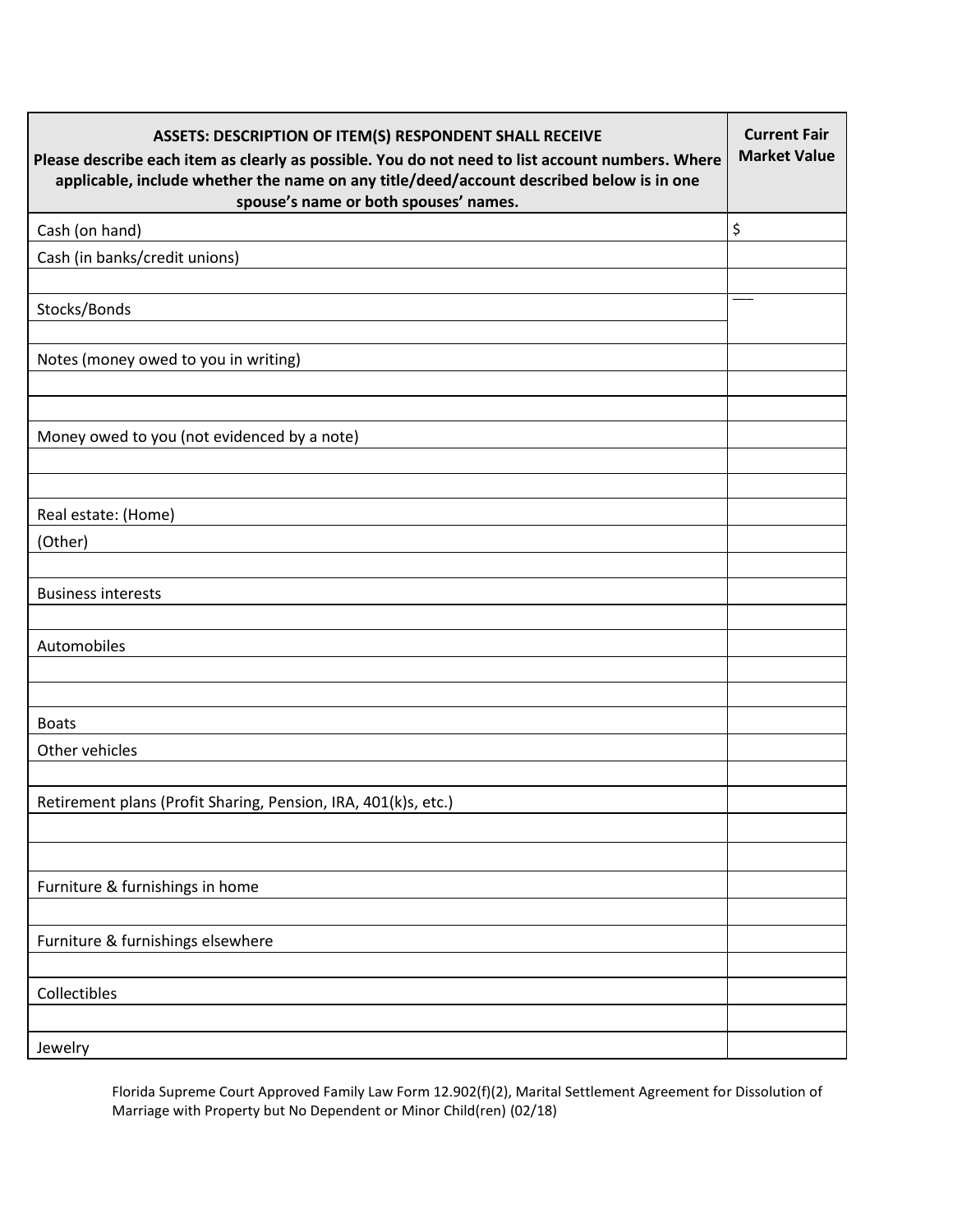| Life insurance (cash surrender value)                     |  |
|-----------------------------------------------------------|--|
|                                                           |  |
| Sporting and entertainment (T.V., stereo, etc.) equipment |  |
|                                                           |  |
|                                                           |  |
|                                                           |  |
| Other assets                                              |  |
|                                                           |  |
|                                                           |  |
|                                                           |  |
|                                                           |  |
| <b>Total Assets to Respondent</b>                         |  |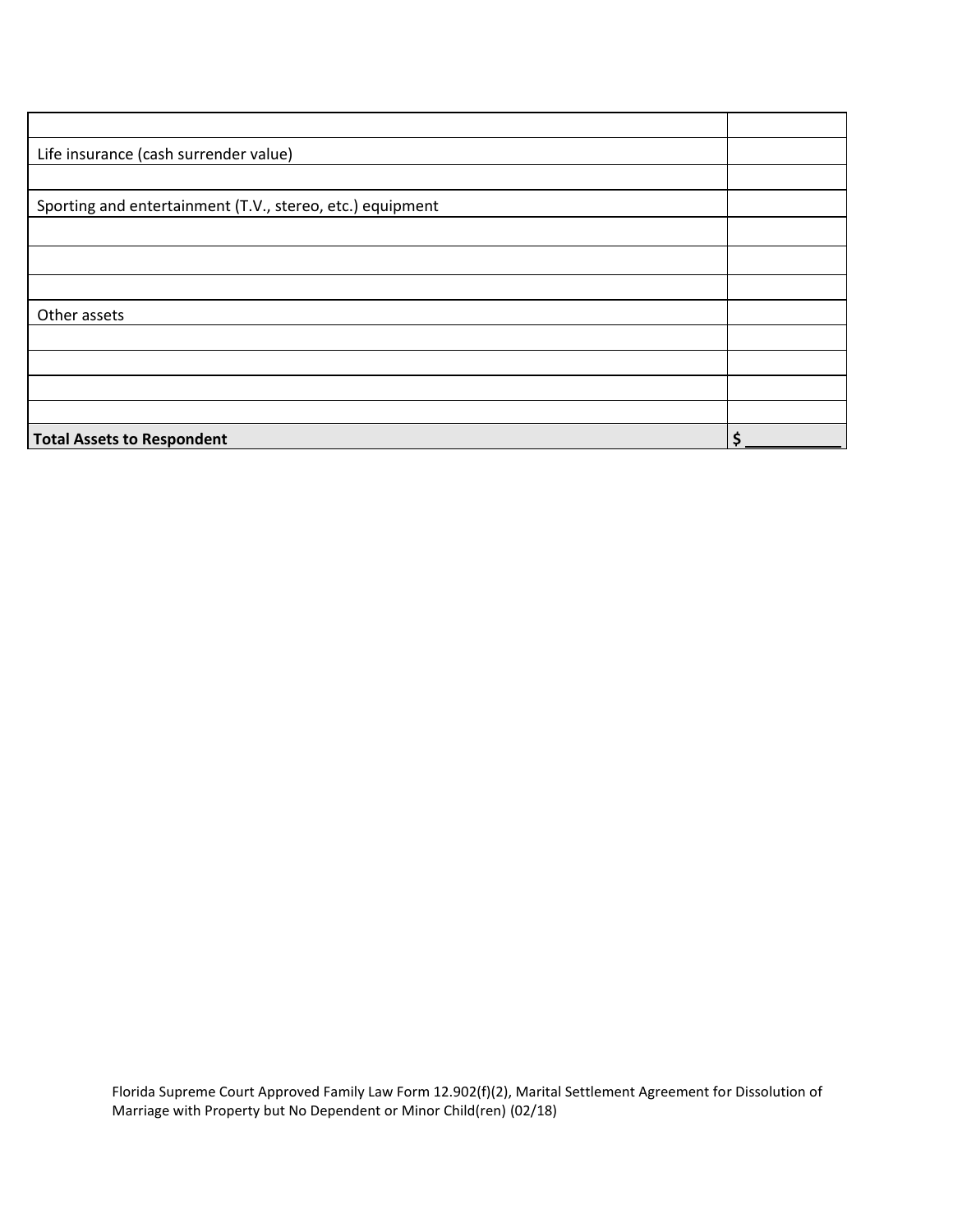**B. Division of Liabilities/Debts.** We divide our liabilities (everything we owe) as follows:

1. Petitioner shall pay as his/her own the following and will not at any time ask Respondent to pay these debts/bills:

| LIABILITIES: DESCRIPTION OF DEBT(S) TO BE PAID BY PETITIONER<br>Please describe each item as clearly as possible. You do not need to list<br>account numbers. Where applicable, include whether the name on any<br>mortgage, note, or account described below is in one spouse's name or in<br>both spouses' names. | <b>Monthly</b><br>Payment | <b>Current</b><br><b>Amount</b><br>Owed |
|---------------------------------------------------------------------------------------------------------------------------------------------------------------------------------------------------------------------------------------------------------------------------------------------------------------------|---------------------------|-----------------------------------------|
| Mortgages on real estate: (Home)                                                                                                                                                                                                                                                                                    | \$                        | \$                                      |
| (Other)                                                                                                                                                                                                                                                                                                             |                           |                                         |
|                                                                                                                                                                                                                                                                                                                     |                           |                                         |
| Charge/credit card accounts                                                                                                                                                                                                                                                                                         |                           |                                         |
|                                                                                                                                                                                                                                                                                                                     |                           |                                         |
|                                                                                                                                                                                                                                                                                                                     |                           |                                         |
|                                                                                                                                                                                                                                                                                                                     |                           |                                         |
|                                                                                                                                                                                                                                                                                                                     |                           |                                         |
|                                                                                                                                                                                                                                                                                                                     |                           |                                         |
| Auto loan                                                                                                                                                                                                                                                                                                           |                           |                                         |
| Auto loan                                                                                                                                                                                                                                                                                                           |                           |                                         |
| Bank/credit union loans                                                                                                                                                                                                                                                                                             |                           |                                         |
|                                                                                                                                                                                                                                                                                                                     |                           |                                         |
|                                                                                                                                                                                                                                                                                                                     |                           |                                         |
|                                                                                                                                                                                                                                                                                                                     |                           |                                         |
| Money you owe (not evidenced by a note)                                                                                                                                                                                                                                                                             |                           |                                         |
|                                                                                                                                                                                                                                                                                                                     |                           |                                         |
| Judgments                                                                                                                                                                                                                                                                                                           |                           |                                         |
|                                                                                                                                                                                                                                                                                                                     |                           |                                         |
| Other                                                                                                                                                                                                                                                                                                               |                           |                                         |
|                                                                                                                                                                                                                                                                                                                     |                           |                                         |
|                                                                                                                                                                                                                                                                                                                     |                           |                                         |
|                                                                                                                                                                                                                                                                                                                     |                           |                                         |
|                                                                                                                                                                                                                                                                                                                     |                           |                                         |
| <b>Total Debts to Be Paid by Petitioner</b>                                                                                                                                                                                                                                                                         | \$                        | \$                                      |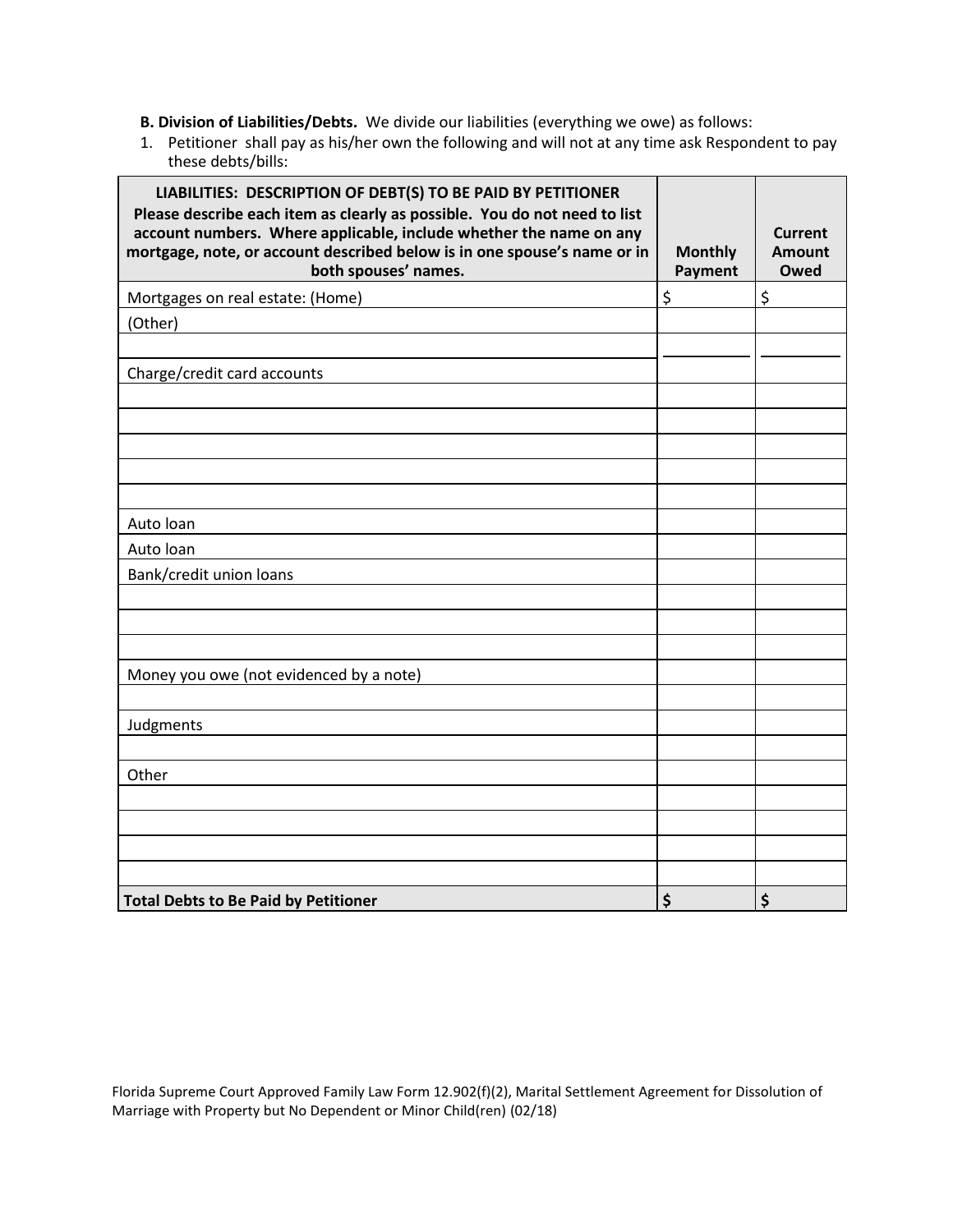2. Respondent shall pay as his/her own the following and will not at any time ask Petitioner to pay these debts/bills:

| LIABILITIES: DESCRIPTION OF DEBT(S) TO BE PAID BY RESPONDENT<br>Please describe each item as clearly as possible. You do not need to list<br>account numbers. Where applicable, include whether the name on any<br>mortgage, note or account described below is one spouse's name, or in<br>both spouse | <b>Monthly</b><br><b>Payment</b> | <b>Current</b><br><b>Amount</b><br>Owed |
|---------------------------------------------------------------------------------------------------------------------------------------------------------------------------------------------------------------------------------------------------------------------------------------------------------|----------------------------------|-----------------------------------------|
| Mortgages on real estate: (Home)                                                                                                                                                                                                                                                                        | \$                               | \$                                      |
| (Other)                                                                                                                                                                                                                                                                                                 |                                  |                                         |
|                                                                                                                                                                                                                                                                                                         |                                  |                                         |
| Charge/credit card accounts                                                                                                                                                                                                                                                                             |                                  |                                         |
|                                                                                                                                                                                                                                                                                                         |                                  |                                         |
|                                                                                                                                                                                                                                                                                                         |                                  |                                         |
|                                                                                                                                                                                                                                                                                                         |                                  |                                         |
|                                                                                                                                                                                                                                                                                                         |                                  |                                         |
|                                                                                                                                                                                                                                                                                                         |                                  |                                         |
| Auto loan                                                                                                                                                                                                                                                                                               |                                  |                                         |
| Auto Ioan                                                                                                                                                                                                                                                                                               |                                  |                                         |
| Bank/credit union loans                                                                                                                                                                                                                                                                                 |                                  |                                         |
|                                                                                                                                                                                                                                                                                                         |                                  |                                         |
|                                                                                                                                                                                                                                                                                                         |                                  |                                         |
|                                                                                                                                                                                                                                                                                                         |                                  |                                         |
| Money you owe (not evidenced by a note)                                                                                                                                                                                                                                                                 |                                  |                                         |
|                                                                                                                                                                                                                                                                                                         |                                  |                                         |
| Judgments                                                                                                                                                                                                                                                                                               |                                  |                                         |
|                                                                                                                                                                                                                                                                                                         |                                  |                                         |
| Other                                                                                                                                                                                                                                                                                                   |                                  |                                         |
|                                                                                                                                                                                                                                                                                                         |                                  |                                         |
|                                                                                                                                                                                                                                                                                                         |                                  |                                         |
|                                                                                                                                                                                                                                                                                                         |                                  |                                         |
|                                                                                                                                                                                                                                                                                                         |                                  |                                         |
| <b>Total Debts to Be Paid by Respondent</b>                                                                                                                                                                                                                                                             | \$                               | \$                                      |

**B. Contingent Assets and Liabilities (listed in Section III of our Family Law Financial Affidavits) will be divided as follows:**

Florida Supreme Court Approved Family Law Form 12.902(f)(2), Marital Settlement Agreement for Dissolution of Marriage with Property but No Dependent or Minor Child(ren) (02/18)

.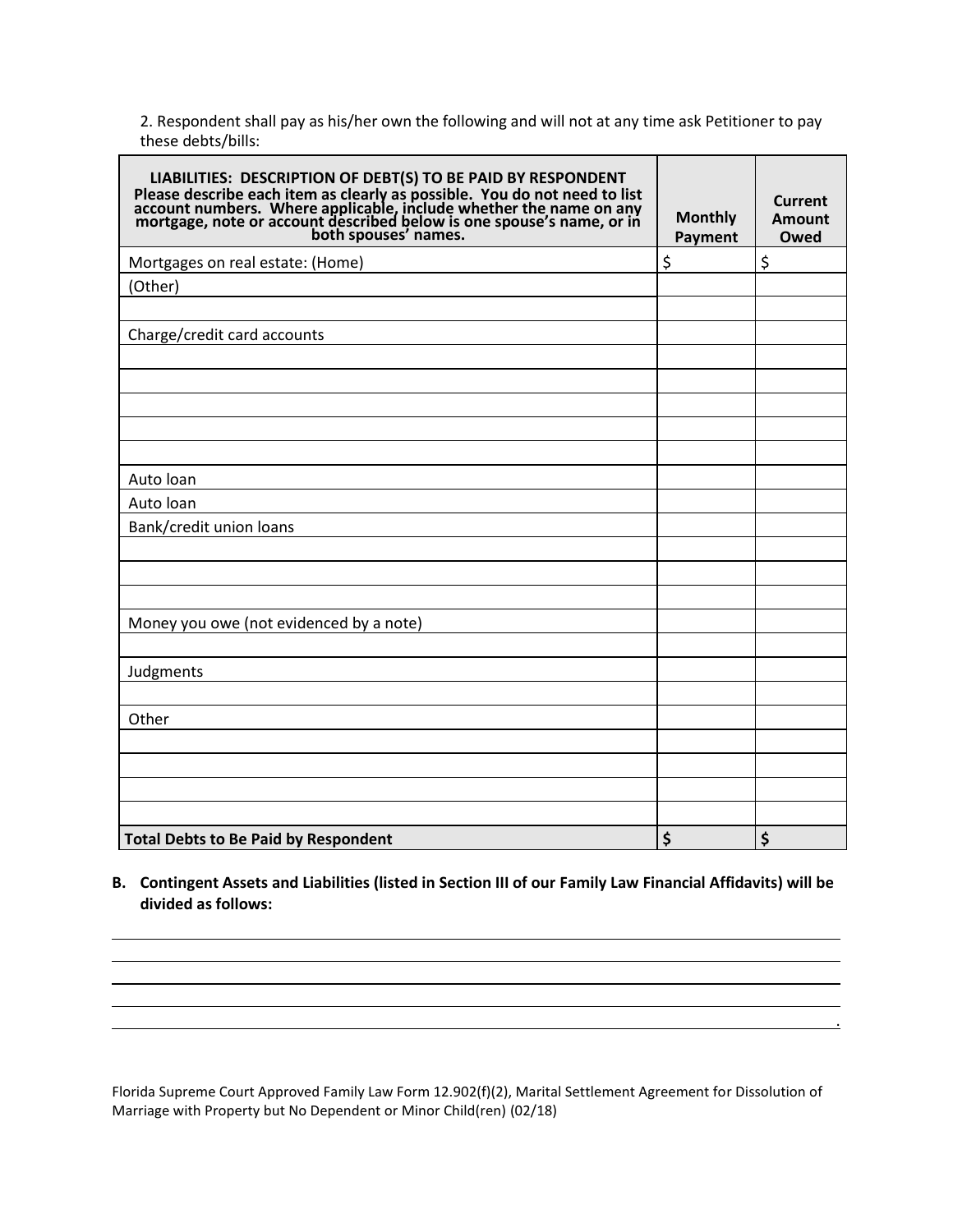#### **D. Beneficiary Designation (Complete only if beneficiary designations continue after entry of Final Judgment of Dissolution of Marriage.)**

The spouses agree that the designation providing for the payment or transfer at death of an interest in the assets set forth below to or for the benefit of the deceased party's former spouse **SHALL NOT BE VOID** as of the date of entry of the Final Judgment of Dissolution of Marriage.

The Final Judgment of Dissolution of Marriage shall provide that the designations set forth below remain in full force and effect:

1. The Petitioner Bespondent shall acquire or maintain the following assets for the benefit of the other spouse or child(ren) to be paid upon his/her death outright or in trust. This provision only applies if other assets fulfilling such requirement for the benefit of the other spouse or child(ren) do not exist upon his/her death and unless precluded by statute. *{Describe the assets with specificity}:\_\_\_\_\_\_\_\_\_\_\_\_\_\_\_\_\_\_\_\_\_\_\_\_\_\_\_\_\_\_\_\_\_\_\_\_\_\_\_\_\_\_\_\_\_\_\_\_\_\_\_\_\_\_\_\_\_\_\_\_\_\_\_\_\_\_\_\_\_\_\_\_*

\_\_\_\_\_\_\_\_\_\_\_\_\_\_\_\_\_\_\_\_\_\_\_\_\_\_\_\_\_\_\_\_\_\_\_\_\_\_\_\_\_\_\_\_\_\_\_\_\_\_\_\_\_\_\_\_\_\_\_\_\_\_\_\_\_\_\_\_\_\_\_\_\_\_\_\_\_\_\_\_\_\_ \_\_\_\_\_\_\_\_\_\_\_\_\_\_\_\_\_\_\_\_\_\_\_\_\_\_\_\_\_\_\_\_\_\_\_\_\_\_\_\_\_\_\_\_\_\_\_\_\_\_\_\_\_\_\_\_\_\_\_\_\_\_\_\_\_\_\_\_\_\_\_\_\_\_\_\_\_\_\_\_\_\_ \_\_\_\_\_\_\_\_\_\_\_\_\_\_\_\_\_\_\_\_\_\_\_\_\_\_\_\_\_\_\_\_\_\_\_\_\_\_\_\_\_\_\_\_\_\_\_\_\_\_\_\_\_\_\_\_\_\_\_\_\_\_\_\_\_\_\_\_\_\_\_\_\_\_\_\_\_\_\_\_\_.

2. The Petitioner Respondent shall not unilaterally terminate or modify the ownership of the following assets, or their disposition upon his/her death. *{Describe the assets with specificity}:\_\_\_\_\_\_\_\_\_\_\_\_\_\_\_\_\_\_\_\_\_\_\_\_\_\_\_\_\_\_\_\_\_\_\_\_\_\_\_\_\_\_\_\_\_\_\_\_\_\_\_\_\_\_\_\_\_\_\_\_\_\_\_\_\_\_\_\_\_\_\_\_\_*

**SECTION II. SPOUSAL SUPPORT (ALIMONY)** (If you have not agreed on this matter, write n/a on the lines provided.)

\_\_\_\_\_\_\_\_\_\_\_\_\_\_\_\_\_\_\_\_\_\_\_\_\_\_\_\_\_\_\_\_\_\_\_\_\_\_\_\_\_\_\_\_\_\_\_\_\_\_\_\_\_\_\_\_\_\_\_\_\_\_\_\_\_\_\_\_\_\_\_\_\_\_\_\_\_\_\_\_\_\_\_ \_\_\_\_\_\_\_\_\_\_\_\_\_\_\_\_\_\_\_\_\_\_\_\_\_\_\_\_\_\_\_\_\_\_\_\_\_\_\_\_\_\_\_\_\_\_\_\_\_\_\_\_\_\_\_\_\_\_\_\_\_\_\_\_\_\_\_\_\_\_\_\_\_\_\_\_\_\_\_\_\_\_\_ \_\_\_\_\_\_\_\_\_\_\_\_\_\_\_\_\_\_\_\_\_\_\_\_\_\_\_\_\_\_\_\_\_\_\_\_\_\_\_\_\_\_\_\_\_\_\_\_\_\_\_\_\_\_\_\_\_\_\_\_\_\_\_\_\_\_\_\_\_\_\_\_\_\_\_\_\_\_\_\_\_\_\_\_.

1. \_\_\_\_\_ **Each of us forever gives up any right to spousal support (alimony) that we may have.**

**OR**

| 2. | Petitioner |                                    |       |           | Respondent (hereinafter "Obligor") agrees to pay spousal support |           |
|----|------------|------------------------------------|-------|-----------|------------------------------------------------------------------|-----------|
|    |            | (alimony) in the amount of $\zeta$ | every | week      | other week                                                       | month, or |
|    | other      |                                    |       | beginning |                                                                  |           |
|    | {date}     |                                    |       |           | and continuing until <i>{date or event}</i>                      |           |
|    |            |                                    |       |           |                                                                  |           |

Explain type of alimony (permanent, bridge-the-gap, durational, rehabilitative, and/or lump sum) and any other specifics: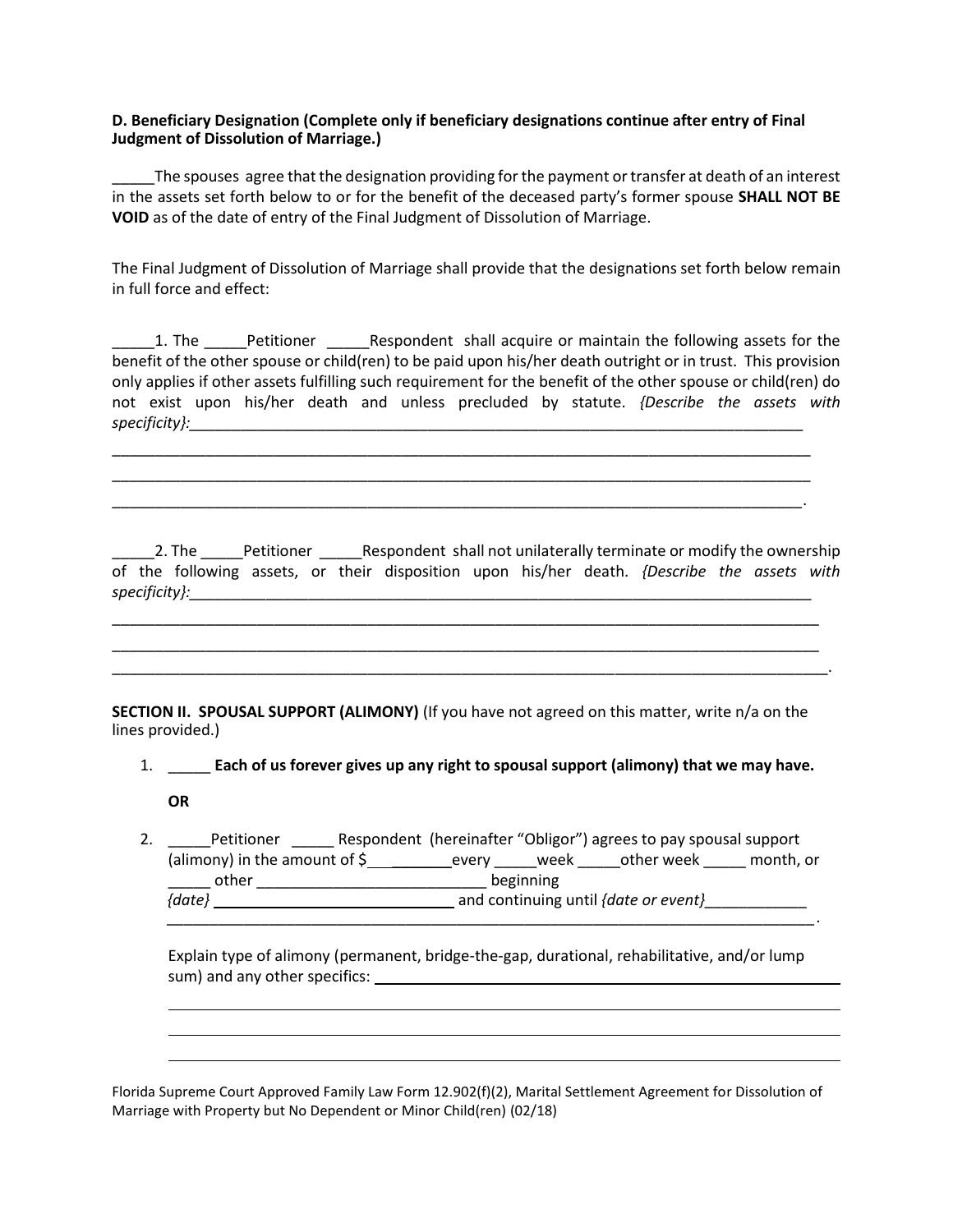| 4. | Petitioner _______ Respondent will provide life insurance in the amount of<br>to secure the above support. |
|----|------------------------------------------------------------------------------------------------------------|
|    |                                                                                                            |
|    | <b>SECTION III. OTHER</b>                                                                                  |

\_\_\_\_\_\_\_\_\_\_\_\_\_\_\_\_\_\_\_\_\_\_\_\_\_\_\_\_\_\_\_\_\_\_\_\_\_\_\_\_\_\_\_\_\_\_\_\_\_\_\_\_\_\_\_\_\_\_\_\_\_\_\_\_\_\_\_\_\_\_\_\_\_\_\_\_\_\_ \_\_\_\_\_\_\_\_\_\_\_\_\_\_\_\_\_\_\_\_\_\_\_\_\_\_\_\_\_\_\_\_\_\_\_\_\_\_\_\_\_\_\_\_\_\_\_\_\_\_\_\_\_\_\_\_\_\_\_\_\_\_\_\_\_\_\_\_\_\_\_\_\_\_\_\_\_\_

\_\_\_\_\_\_\_\_\_\_\_\_\_\_\_\_\_\_\_\_\_\_\_\_\_\_\_\_\_\_\_\_\_\_\_\_\_\_\_\_\_\_\_\_\_\_\_\_\_\_\_\_\_\_\_\_\_\_\_\_\_\_\_\_\_\_\_\_\_\_\_\_\_\_\_\_\_\_.

**SECTION IV.** We have not agreed on the following issues: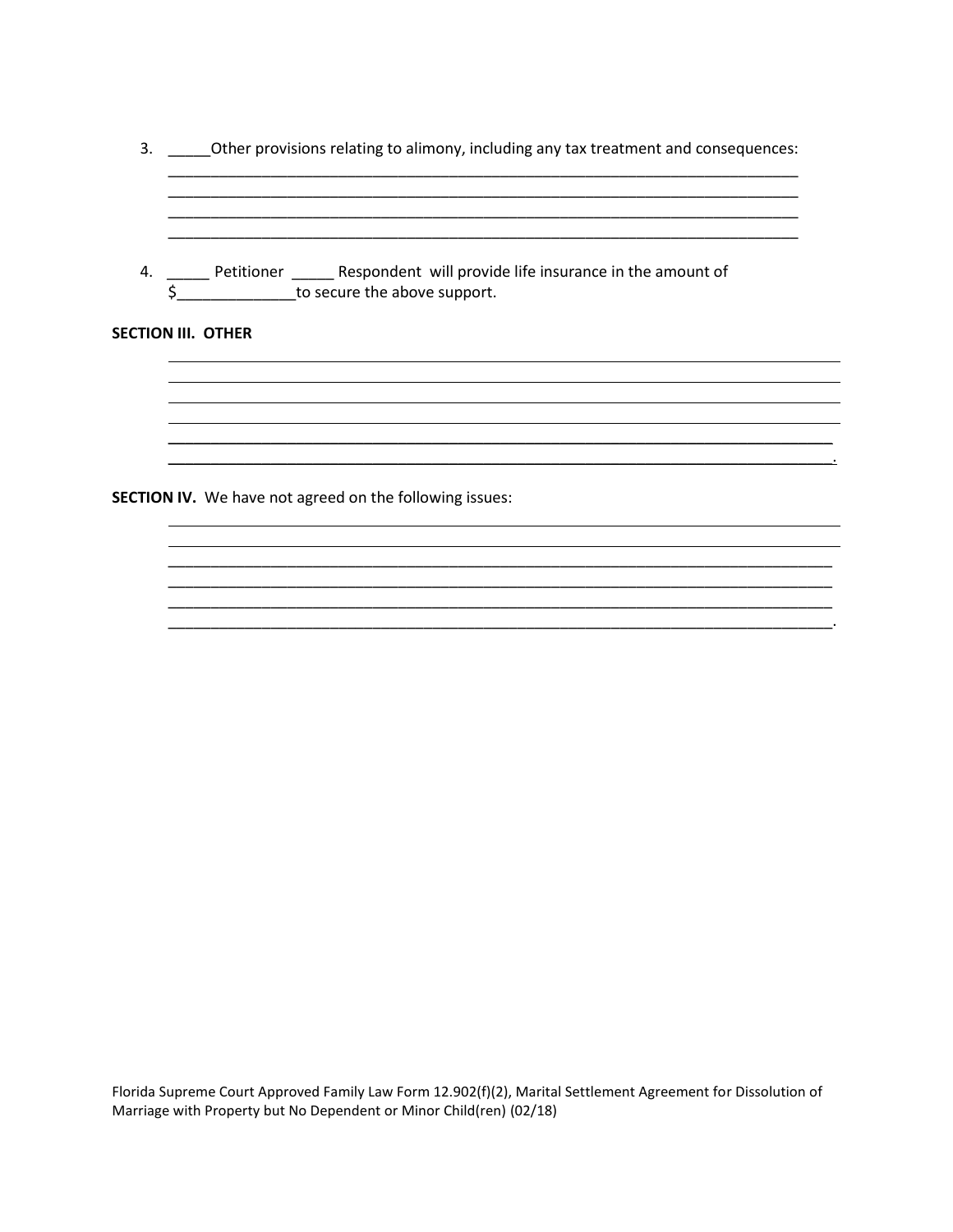**I certify that I have been open and honest in entering into this settlement agreement. I am satisfied with this agreement and intend to be bound by it.**

| Dated: <u>_______________</u>                                                                                                                                                                                                        |                                                                                     |
|--------------------------------------------------------------------------------------------------------------------------------------------------------------------------------------------------------------------------------------|-------------------------------------------------------------------------------------|
|                                                                                                                                                                                                                                      | Signature of Petitioner                                                             |
|                                                                                                                                                                                                                                      |                                                                                     |
|                                                                                                                                                                                                                                      |                                                                                     |
|                                                                                                                                                                                                                                      |                                                                                     |
|                                                                                                                                                                                                                                      |                                                                                     |
|                                                                                                                                                                                                                                      |                                                                                     |
|                                                                                                                                                                                                                                      |                                                                                     |
|                                                                                                                                                                                                                                      |                                                                                     |
|                                                                                                                                                                                                                                      |                                                                                     |
|                                                                                                                                                                                                                                      |                                                                                     |
| <b>STATE OF FLORIDA</b>                                                                                                                                                                                                              |                                                                                     |
| <b>COUNTY OF THE COUNTY OF THE COUNTY OF THE COUNTY OF THE COUNTY OF THE COUNTY OF THE COUNTY OF THE COUNTY OF THE COUNTY OF THE COUNTY OF THE COUNTY OF THE COUNTY OF THE COUNTY OF THE COUNTY OF THE COUNTY OF THE COUNTY OF T</b> |                                                                                     |
|                                                                                                                                                                                                                                      |                                                                                     |
|                                                                                                                                                                                                                                      |                                                                                     |
|                                                                                                                                                                                                                                      |                                                                                     |
|                                                                                                                                                                                                                                      |                                                                                     |
|                                                                                                                                                                                                                                      |                                                                                     |
|                                                                                                                                                                                                                                      | NOTARY PUBLIC or DEPUTY CLERK                                                       |
|                                                                                                                                                                                                                                      |                                                                                     |
|                                                                                                                                                                                                                                      |                                                                                     |
|                                                                                                                                                                                                                                      |                                                                                     |
|                                                                                                                                                                                                                                      | [Print, type, or stamp commissioned name of notary or                               |
|                                                                                                                                                                                                                                      | clerk.]                                                                             |
| Personally known<br>$\overline{\phantom{a}}$                                                                                                                                                                                         |                                                                                     |
| Produced identification                                                                                                                                                                                                              |                                                                                     |
|                                                                                                                                                                                                                                      |                                                                                     |
|                                                                                                                                                                                                                                      |                                                                                     |
|                                                                                                                                                                                                                                      |                                                                                     |
|                                                                                                                                                                                                                                      |                                                                                     |
|                                                                                                                                                                                                                                      | IF A NONLAWYER HELPED YOU FILL OUT THIS FORM, HE/SHE MUST FILL IN THE BLANKS BELOW: |
| [fill in all blanks] This form was prepared for the Petitioner                                                                                                                                                                       |                                                                                     |
|                                                                                                                                                                                                                                      |                                                                                     |
|                                                                                                                                                                                                                                      | ${ \qquad \qquad \{name of individual\}}$                                           |
|                                                                                                                                                                                                                                      |                                                                                     |
|                                                                                                                                                                                                                                      | the contract of the contract of the contract of                                     |
|                                                                                                                                                                                                                                      |                                                                                     |